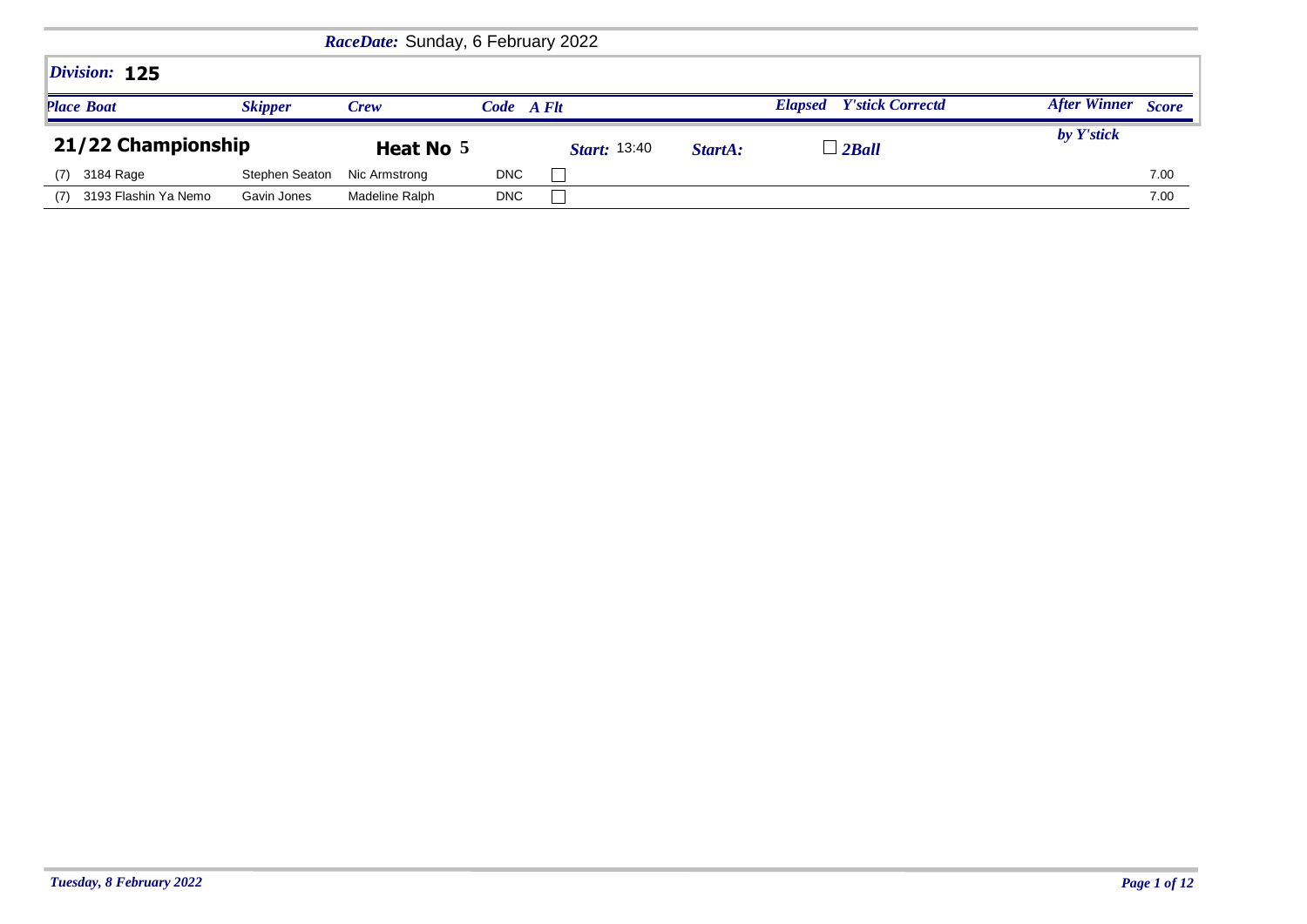| RaceDate: Sunday, 6 February 2022 |                   |                |               |            |  |                           |         |  |                                            |  |                           |      |  |
|-----------------------------------|-------------------|----------------|---------------|------------|--|---------------------------|---------|--|--------------------------------------------|--|---------------------------|------|--|
|                                   | Division: 125     |                |               |            |  |                           |         |  |                                            |  |                           |      |  |
| <b>Place Boat</b>                 |                   | <b>Skipper</b> | <b>Crew</b>   | Code A Flt |  | $H/cap$ % or $H/cap$ mins |         |  | <b>Elapsed</b> Y'stick Correctd H'cap Time |  | <b>After Winner</b> Score |      |  |
|                                   |                   |                |               |            |  |                           |         |  |                                            |  |                           |      |  |
|                                   | 21/22 Consistency |                | Heat No 13    |            |  | <b>Start:</b> 13:40       | StartA: |  | $\perp$ 2 Ball                             |  | by Y'stick                |      |  |
| (7)                               | 3184 Rage         | Stephen Seaton | Nic Armstrong | <b>DNC</b> |  | 1.00000                   |         |  |                                            |  |                           | 0.00 |  |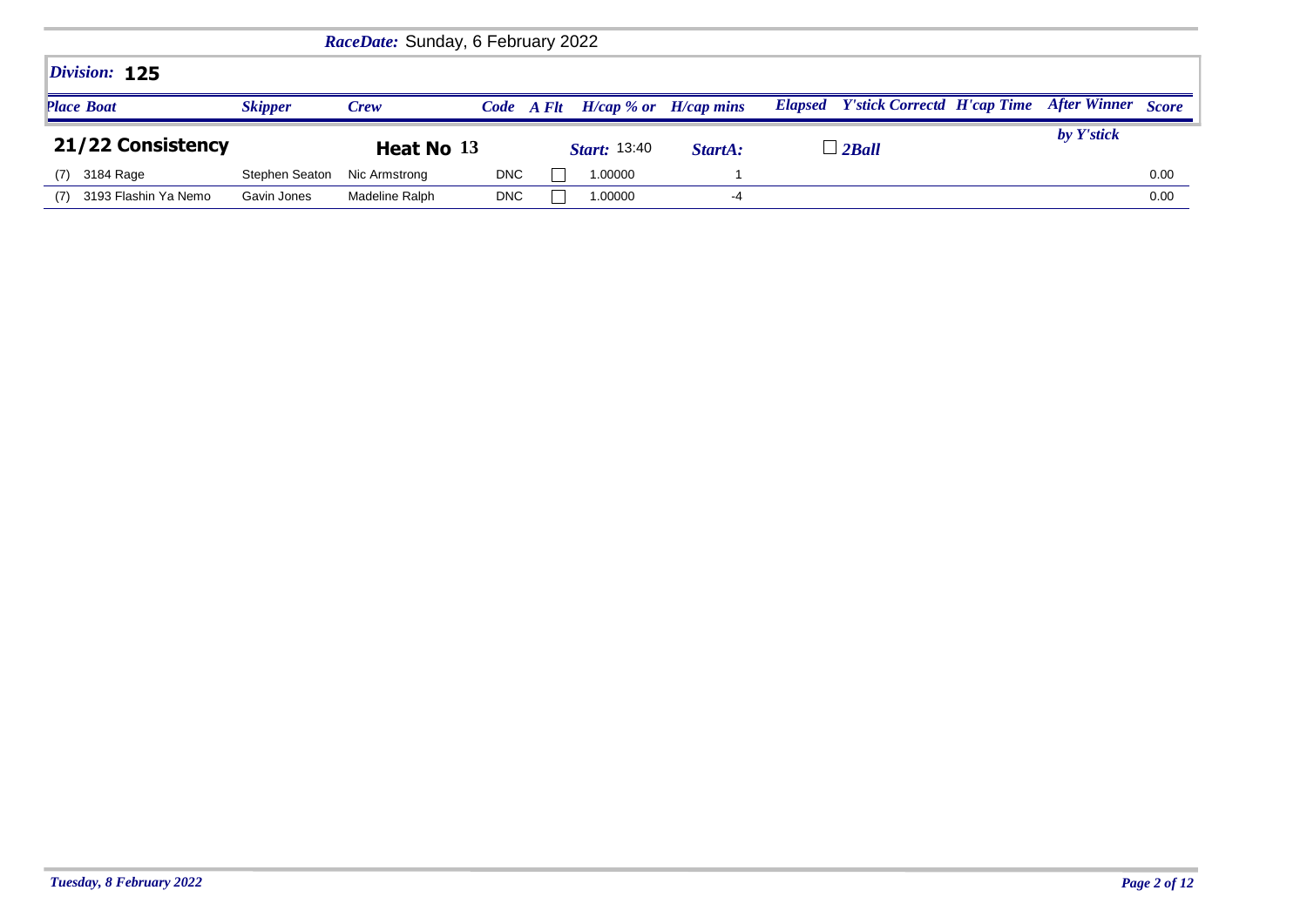|                     |                | RaceDate: Sunday, 6 February 2022                 |                     |         |                                           |                     |              |
|---------------------|----------------|---------------------------------------------------|---------------------|---------|-------------------------------------------|---------------------|--------------|
| Division: Cruiser 1 |                |                                                   |                     |         |                                           |                     |              |
| <b>Place Boat</b>   | <b>Skipper</b> | <b>Crew</b>                                       | Code A Flt          |         | <b>Y'stick Correctd</b><br><b>Elapsed</b> | <b>After Winner</b> | <b>Score</b> |
| 21/22 Championship  |                | Heat No 5                                         | <b>Start:</b> 13:25 | StartA: | $\perp$ 2Ball                             | by Y'stick          |              |
| N85 Whip It         | Greg Hill      | Andre, Charles, Bruce&Oli FIN<br>via Makin,Monica |                     |         | Fst<br>1:53:09<br>1:53:09                 | 0:00:00             | 1.00         |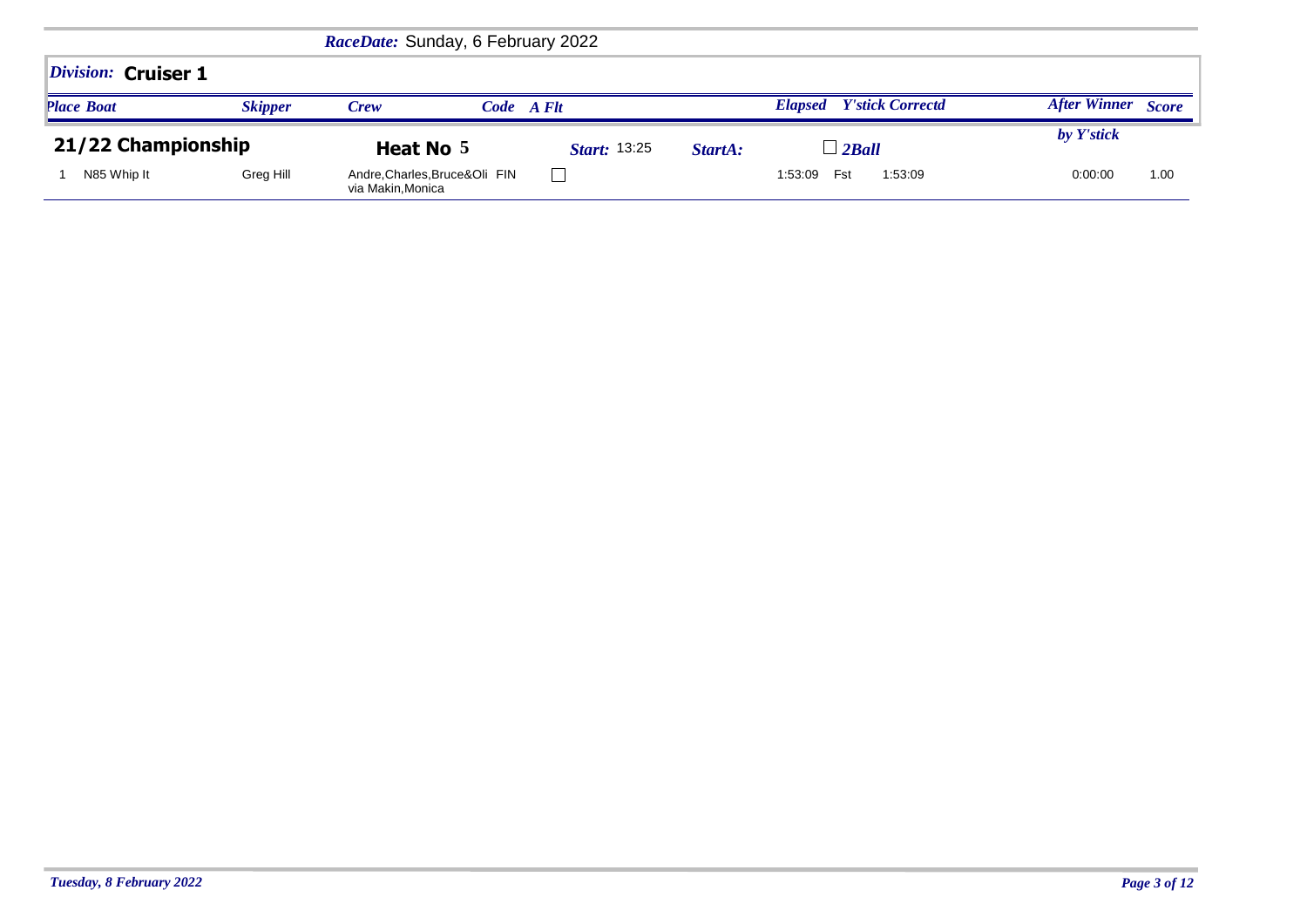|                     |                | RaceDate: Sunday, 6 February 2022                  |                             |               |                                                      |         |                     |              |
|---------------------|----------------|----------------------------------------------------|-----------------------------|---------------|------------------------------------------------------|---------|---------------------|--------------|
| Division: Cruiser 1 |                |                                                    |                             |               |                                                      |         |                     |              |
| <b>Place Boat</b>   | <b>Skipper</b> | Crew                                               | $H/cap \% or$<br>Code A Flt | $H/c$ ap mins | <b>Y'stick Correctd H'cap Time</b><br><b>Elapsed</b> |         | <b>After Winner</b> | <b>Score</b> |
| 21/22 Consistency   |                | Heat No 13                                         | <i>Start:</i> 13:25         | StartA:       | $\perp$ 2Ball                                        |         | by Y'stick          |              |
| N85 Whip It         | Greg Hill      | Andre, Charles, Bruce&Oli FIN<br>via Makin, Monica | 1.00000                     | $-10$         | 1:53:09<br>Fst<br>1:53:09                            | 2:03:09 | 0:00:00             | 15.00        |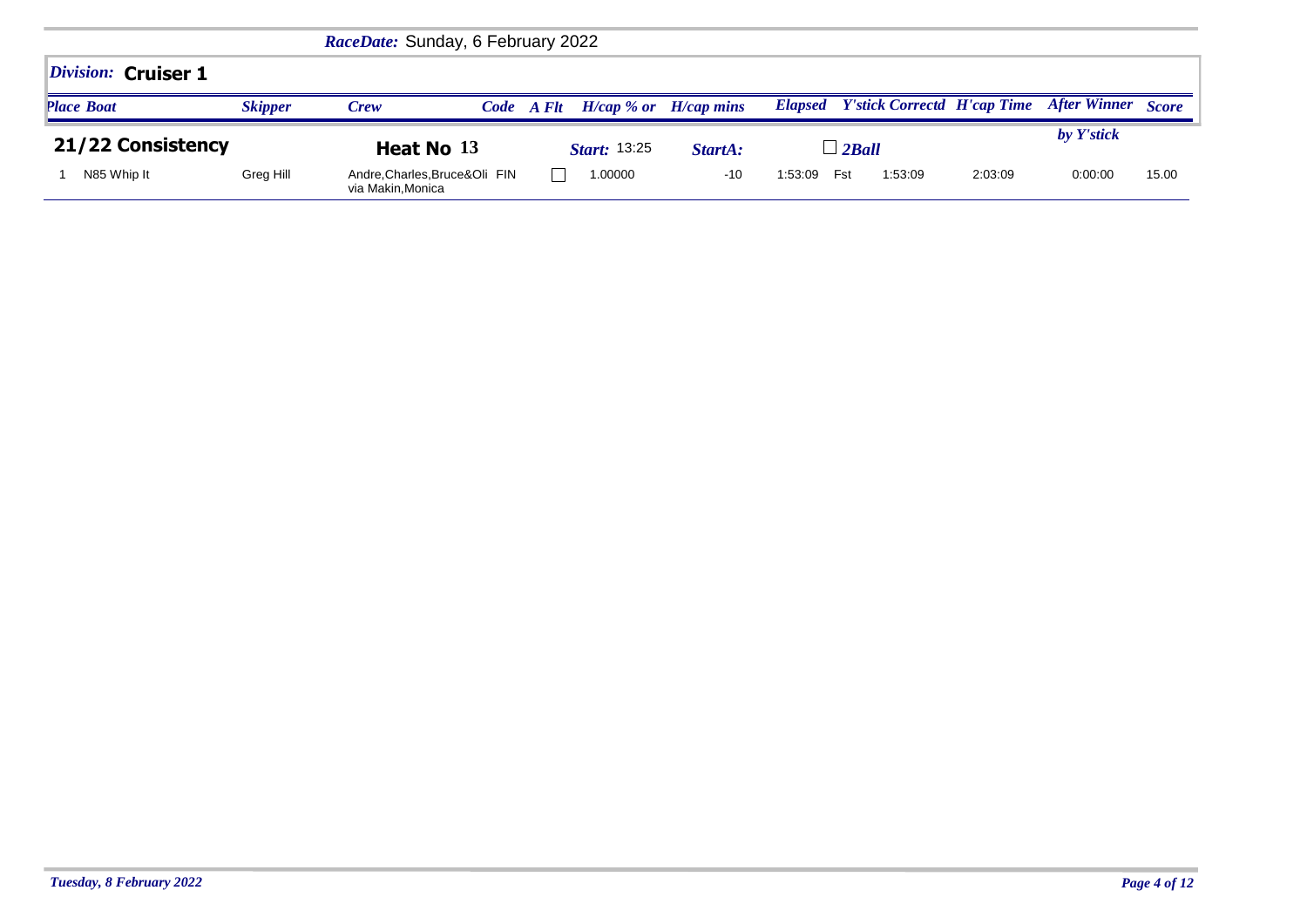|   |                     |                   | RaceDate: Sunday, 6 February 2022               |            |                     |         |                |                         |                    |      |
|---|---------------------|-------------------|-------------------------------------------------|------------|---------------------|---------|----------------|-------------------------|--------------------|------|
|   | Division: Cruiser 2 |                   |                                                 |            |                     |         |                |                         |                    |      |
|   | <b>Place Boat</b>   | <b>Skipper</b>    | Crew                                            | Code A Flt |                     |         | <b>Elapsed</b> | <b>Y'stick Correctd</b> | After Winner Score |      |
|   | 21/22 Championship  |                   | Heat No 5                                       |            | <b>Start:</b> 13:30 | StartA: | $\perp$ 2Ball  |                         | by Y'stick         |      |
|   | N37 Tiger           | Gavin Taylor      | Paul, Maddi, Tim, Jake                          | <b>FIN</b> |                     |         | Fst<br>1:58:51 | 1:58:51                 | 0:00:00            | 1.00 |
| 2 | N955 Beyond Belief  | Colin Scott       | Gonz Mata, Matt Wilmot FIN                      |            |                     |         | 2:20:16        | 2:02:25                 | 0:03:34            | 2.00 |
| 3 | N151 Childs Play    | <b>Ric Fairey</b> | Greg<br>Morgan, Nathan, Phil, John<br>McKechnie | <b>FIN</b> |                     |         | 2:02:43        | 2:02:43                 | 0:03:52            | 3.00 |
| 4 | N39 Up Tempo        | Don Mullaley      | Jonathan, Andrew                                | <b>FIN</b> |                     |         | 2:13:33        | 2:04:28                 | 0:05:37            | 4.00 |
| 5 | N561 Going Home     | David Feldman     | Jo, Paul, Rick & Tom                            | <b>FIN</b> |                     |         | 2:06:58        | 2:06:58                 | 0:08:07            | 5.00 |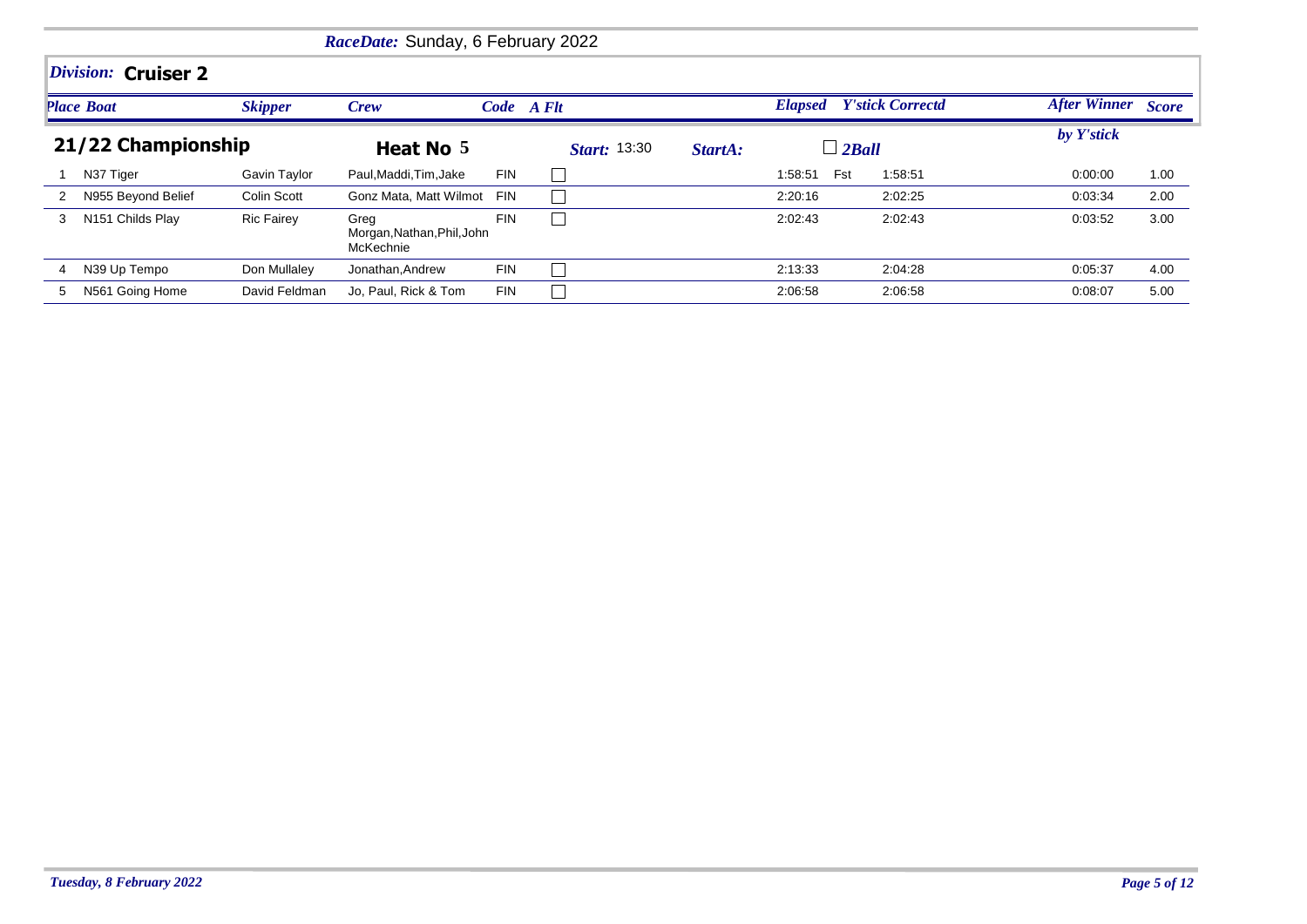| RaceDate: Sunday, 6 February 2022 |                     |                   |                                                 |            |  |                     |              |         |                                            |         |                    |       |  |  |
|-----------------------------------|---------------------|-------------------|-------------------------------------------------|------------|--|---------------------|--------------|---------|--------------------------------------------|---------|--------------------|-------|--|--|
|                                   | Division: Cruiser 2 |                   |                                                 |            |  |                     |              |         |                                            |         |                    |       |  |  |
|                                   | <b>Place Boat</b>   | <b>Skipper</b>    | Crew                                            | Code A Flt |  | $H/cap \, % or$     | $H/cap$ mins |         | <b>Elapsed</b> Y'stick Correctd H'cap Time |         | After Winner Score |       |  |  |
|                                   | 21/22 Consistency   |                   | Heat No 13                                      |            |  | <b>Start:</b> 13:30 | StartA:      |         | $\perp$ 2Ball                              |         | by Y'stick         |       |  |  |
|                                   | N39 Up Tempo        | Don Mullaley      | Jonathan, Andrew                                | <b>FIN</b> |  | 1.00000             | 5            | 2:13:33 | 2:04:28                                    | 1:59:49 | 0:05:37            | 15.00 |  |  |
| 2                                 | N955 Beyond Belief  | Colin Scott       | Gonz Mata, Matt Wilmot                          | FIN        |  | 1.00000             | 0            | 2:20:16 | 2:02:25                                    | 2:02:25 | 0:03:34            | 14.00 |  |  |
| 3                                 | N151 Childs Play    | <b>Ric Fairey</b> | Greg<br>Morgan, Nathan, Phil, John<br>McKechnie | <b>FIN</b> |  | 1.00000             | $-1$         | 2:02:43 | 2:02:43                                    | 2:03:43 | 0:03:52            | 13.00 |  |  |
| 4                                 | N561 Going Home     | David Feldman     | Jo, Paul, Rick & Tom                            | <b>FIN</b> |  | 1.00000             | 3            | 2:06:58 | 2:06:58                                    | 2:03:58 | 0:08:07            | 12.00 |  |  |
| 5                                 | N37 Tiger           | Gavin Taylor      | Paul.Maddi.Tim.Jake                             | <b>FIN</b> |  | 1.00000             | $-12$        | 1:58:51 | Fst<br>1:58:51                             | 2:10:51 | 0:00:00            | 11.00 |  |  |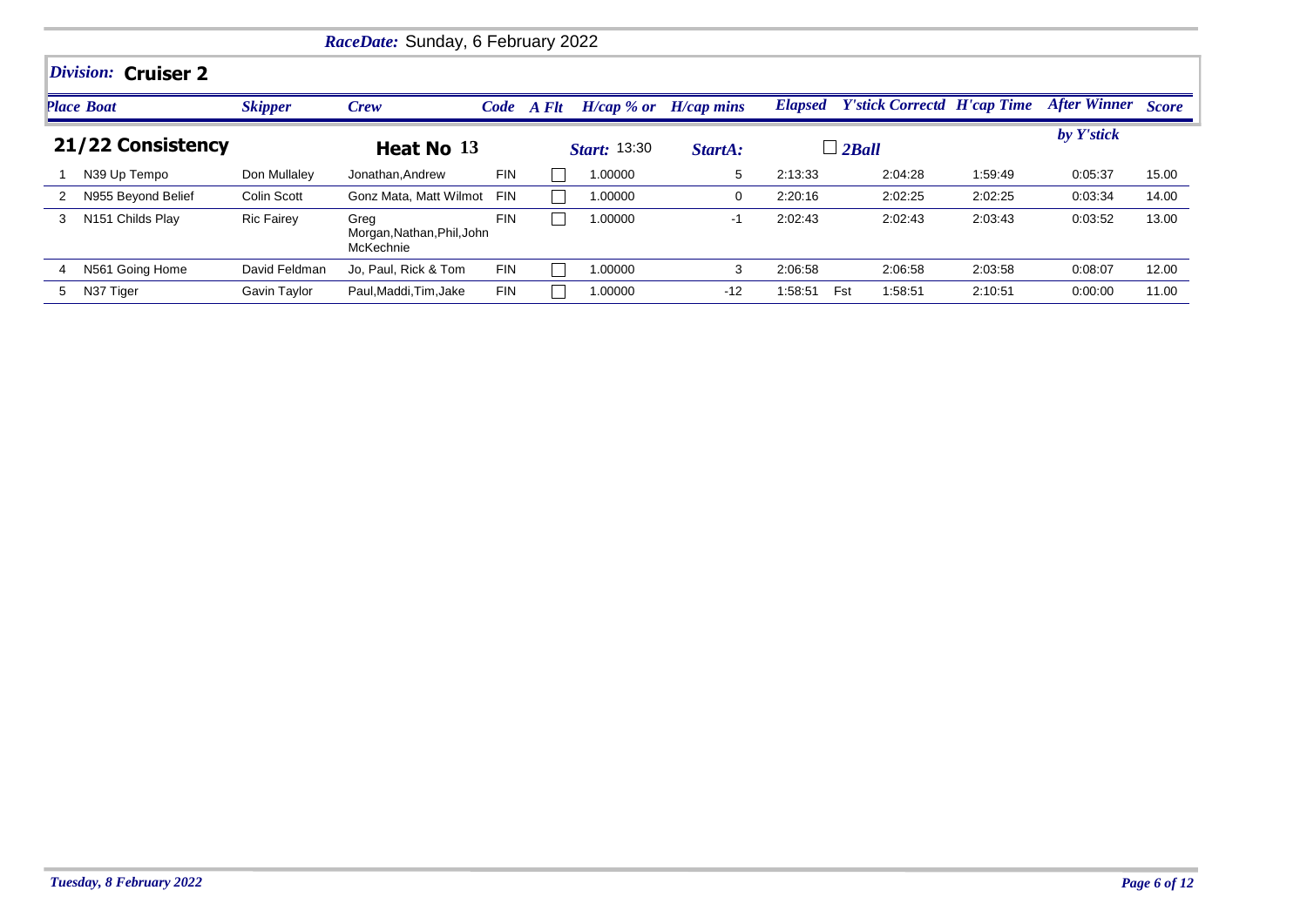|      |                           |                | RaceDate: Sunday, 6 February 2022             |            |                     |         |                |              |                         |                    |       |
|------|---------------------------|----------------|-----------------------------------------------|------------|---------------------|---------|----------------|--------------|-------------------------|--------------------|-------|
|      | Division: Cruiser 3 4     |                |                                               |            |                     |         |                |              |                         |                    |       |
|      | Place Boat                | <b>Skipper</b> | <b>Crew</b>                                   |            | Code A Flt          |         | <b>Elapsed</b> |              | <b>Y'stick Correctd</b> | After Winner Score |       |
|      | 21/22 Championship        |                | Heat No 5                                     |            | <b>Start: 13:35</b> | StartA: |                | $\Box$ 2Ball |                         | by Y'stick         |       |
|      | N257 Summer Soul          | David Thewlis  | Jen, Max, Zoe                                 | <b>FIN</b> |                     |         | 1:58:34        | Fst          | 1:58:34                 | 0:00:00            | 1.00  |
| 2    | N64 Porridge              | Susie Hood     | Andy Hood, Peter Twiby                        | <b>FIN</b> |                     |         | 1:58:53        |              | 1:58:53                 | 0:00:19            | 2.00  |
|      | N505 Forcera              | Mark Christie  | <b>Brett Christie</b>                         | <b>FIN</b> |                     |         | 2:08:29        |              | 2:08:29                 | 0:09:55            | 3.00  |
| 4    | N1212 Seafly              | Nick Clayton   | Janet, Gabi, Shauna,                          | <b>FIN</b> |                     |         | 1:45:44        |              | 2:08:38                 | 0:10:04            | 4.00  |
| 5    | 6998 Farr Fetched         | Paul Roux      | Peter Ruscoe, Farzin Attar FIN                |            |                     |         | 2:01:50        |              | 2:08:50                 | 0:10:16            | 5.00  |
| 6    | N200.1 Accordando         |                | Peter Heydenrych Ross, Trevor, Andy, John FIN |            |                     |         | 1:54:24        |              | 2:10:06                 | 0:11:32            | 6.00  |
|      | N28 Windmill              | Ben Ralph      | Gray Ralph, Miller                            | FIN        |                     |         | 1:42:11        |              | 2:11:33                 | 0:12:59            | 7.00  |
|      | N <sub>14</sub> Solitaire | Martin Eyer    | Sharon Eyer                                   | <b>FIN</b> |                     |         | 2:05:26        |              | 2:12:25                 | 0:13:51            | 8.00  |
| 9    | N88 True Blue             | Greg Sexton    | Clare Bradshaw, Paul<br>Sexton                | <b>FIN</b> |                     |         | 2:17:58        |              | 2:17:58                 | 0:19:24            | 9.00  |
| (10) | N980 Déjà vu Too          | David DiLillo  | Aisha Di Lollo, John Ward OD                  |            |                     |         |                |              |                         |                    | 23.00 |
| (10) | N56 Masquerade            | Owen Randell   | Angus Baird                                   | OD         |                     |         |                |              |                         |                    | 12.50 |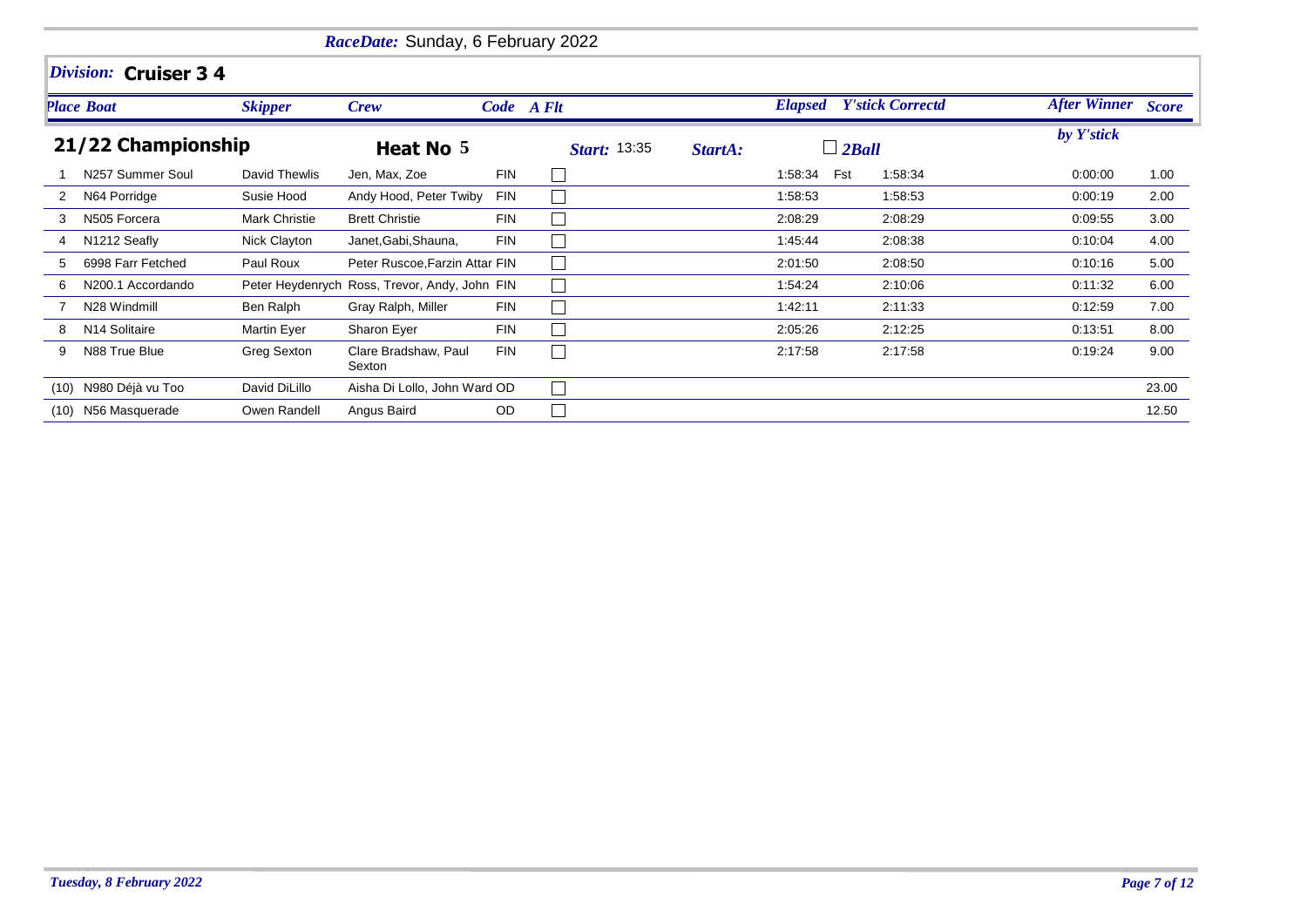|      | RaceDate: Sunday, 6 February 2022 |                |                                               |            |            |                        |                    |                |                                    |         |                     |              |  |  |  |
|------|-----------------------------------|----------------|-----------------------------------------------|------------|------------|------------------------|--------------------|----------------|------------------------------------|---------|---------------------|--------------|--|--|--|
|      | Division: Cruiser 3 4             |                |                                               |            |            |                        |                    |                |                                    |         |                     |              |  |  |  |
|      | <b>Place Boat</b>                 | <b>Skipper</b> | <b>Crew</b>                                   |            | Code A Flt | $H/cap \mathcal{A}$ or | <b>H</b> /cap mins | <b>Elapsed</b> | <b>Y'stick Correctd H'cap Time</b> |         | <b>After Winner</b> | <b>Score</b> |  |  |  |
|      | 21/22 Consistency                 |                | Heat No 13                                    |            |            | <b>Start: 13:35</b>    | StartA:            |                | $\Box$ 2Ball                       |         | by Y'stick          |              |  |  |  |
|      | N64 Porridge                      | Susie Hood     | Andy Hood, Peter Twiby                        | <b>FIN</b> |            | 1.00000                | 10                 | 1:58:53        | 1:58:53                            | 1:48:53 | 0:00:19             | 15.00        |  |  |  |
|      | N28 Windmill                      | Ben Ralph      | Gray Ralph, Miller                            | <b>FIN</b> |            | 1.00000                | $12 \overline{ }$  | 1:42:11        | 2:11:33                            | 1:56:06 | 0:12:59             | 14.00        |  |  |  |
| 3    | 6998 Farr Fetched                 | Paul Roux      | Peter Ruscoe, Farzin Attar FIN                |            |            | 1.00000                | 9                  | 2:01:50        | 2:08:50                            | 1:59:19 | 0:10:16             | 13.00        |  |  |  |
|      | N257 Summer Soul                  | David Thewlis  | Jen, Max, Zoe                                 | <b>FIN</b> |            | 1.00000                | -2                 | 1:58:34        | Fst<br>1:58:34                     | 2:00:34 | 0:00:00             | 12.00        |  |  |  |
| 5.   | N <sub>14</sub> Solitaire         | Martin Eyer    | Sharon Eyer                                   | <b>FIN</b> |            | 1.00000                | 9                  | 2:05:26        | 2:12:25                            | 2:02:55 | 0:13:51             | 11.00        |  |  |  |
| 6    | N200.1 Accordando                 |                | Peter Heydenrych Ross, Trevor, Andy, John FIN |            |            | 1.00000                | 5                  | 1:54:24        | 2:10:06                            | 2:04:25 | 0:11:32             | 10.00        |  |  |  |
|      | N505 Forcera                      | Mark Christie  | <b>Brett Christie</b>                         | <b>FIN</b> |            | 1.00000                | 3                  | 2:08:29        | 2:08:29                            | 2:05:29 | 0:09:55             | 9.00         |  |  |  |
| 8    | N1212 Seafly                      | Nick Clayton   | Janet, Gabi, Shauna,                          | <b>FIN</b> |            | 1.00000                | 0                  | 1:45:44        | 2:08:38                            | 2:08:38 | 0:10:04             | 8.00         |  |  |  |
| 9    | N88 True Blue                     | Greg Sexton    | Clare Bradshaw, Paul<br>Sexton                | <b>FIN</b> |            | 1.00000                |                    | 2:17:58        | 2:17:58                            | 2:16:58 | 0:19:24             | 7.00         |  |  |  |
| (10) | N980 Déjà vu Too                  | David DiLillo  | Aisha Di Lollo, John Ward OD                  |            |            | 1.00000                | 15                 |                |                                    |         |                     | 6.27         |  |  |  |
| (10) | N56 Masquerade                    | Owen Randell   | Angus Baird                                   | OD         |            | 1.00000                | 25                 |                |                                    |         |                     | 7.27         |  |  |  |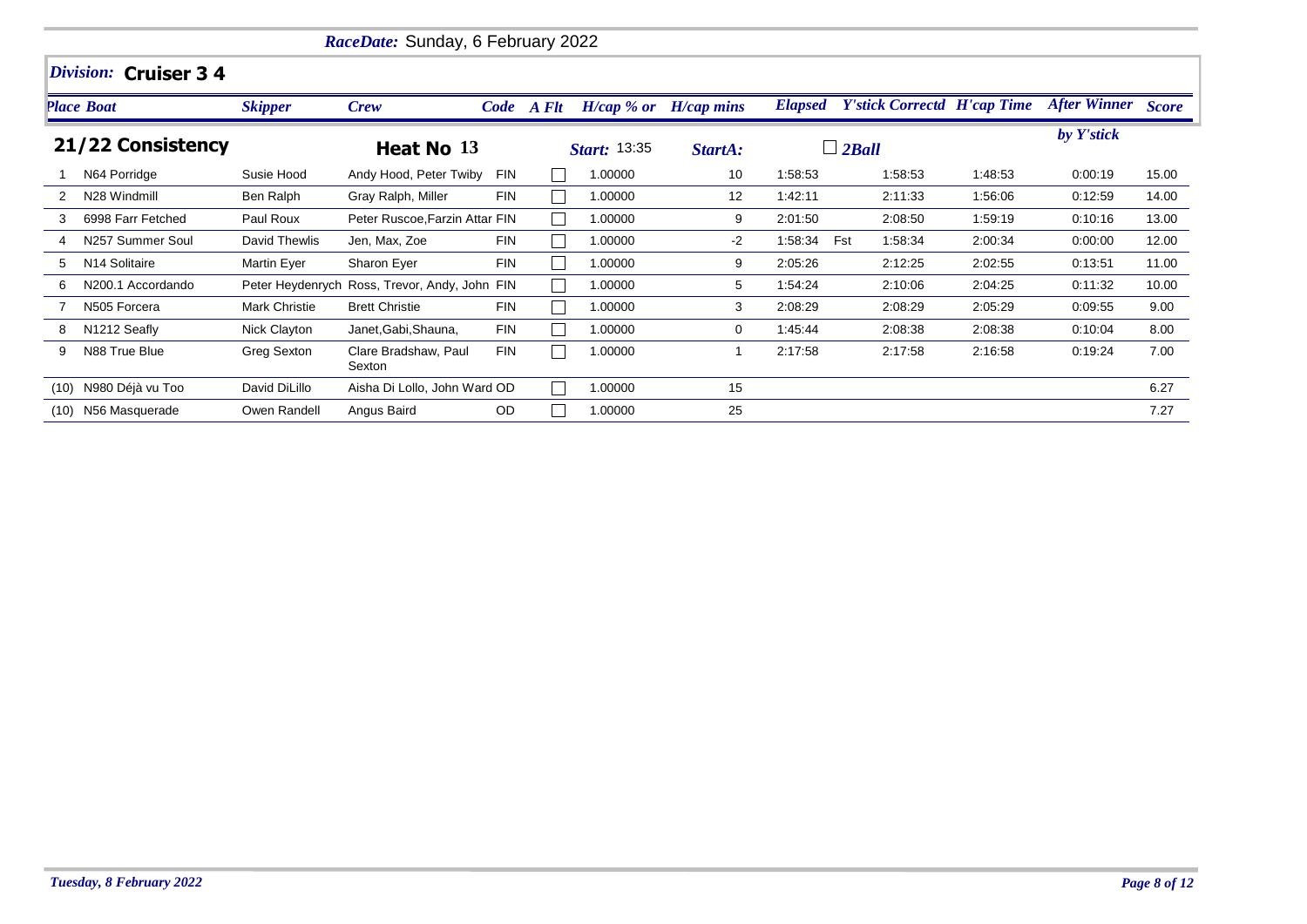|    |                                     |                        | RaceDate: Sunday, 6 February 2022 |            |                             |                      |                         |                           |       |
|----|-------------------------------------|------------------------|-----------------------------------|------------|-----------------------------|----------------------|-------------------------|---------------------------|-------|
|    | Division: H16                       |                        |                                   |            |                             |                      |                         |                           |       |
|    | <b>Place Boat</b>                   | <b>Skipper</b>         | <b>Crew</b>                       |            | Code A Flt                  | <b>Elapsed</b>       | <b>Y'stick Correctd</b> | <b>After Winner</b> Score |       |
|    | 21/22 Championship                  |                        | Heat No 5                         |            | <b>Start: 13:45</b>         | <b>StartA: 13:45</b> | $\Box$ 2Ball            | by Y'stick                |       |
|    | 113111 Guma                         | Gavin Colby.H16 Jossie |                                   | <b>FIN</b> | $\blacktriangledown$        | 1:23:31              | Fst<br>1.23:31          | 0:00:00                   | 1.00  |
|    | 115318 Orange Whip ? HC Cam Owen    |                        | Suzzi Ghent                       | <b>FIN</b> | $\blacktriangledown$        | 1:25:12              | 1:25:12                 | 0:01:41                   | 2.00  |
| 3  | 114872 Blew By You                  | Darren Smith           | Clare Bisgood                     | <b>FIN</b> | $\blacktriangledown$        | 1:27:03              | 1:27:03                 | 0:03:32                   | 3.00  |
|    | 115092 One More                     | Jess Symonds           | <b>Stuart Collison</b>            | <b>FIN</b> | $\blacktriangledown$        | 1:28:10              | 1:28:10                 | 0:04:39                   | 4.00  |
| 5  | 112059 For Play                     | Peter Hancock          | <b>Teighan Lemmey</b>             | <b>FIN</b> | $\blacktriangledown$        | 1:28:25              | 1:28:25                 | 0:04:54                   | 5.00  |
| 6  | 114630 Liquid Asset                 |                        | Brad Quartermain Tayla Woodhead   | <b>FIN</b> | $\overline{\mathbf{v}}$     | 1:28:38              | 1:28:38                 | 0:05:07                   | 6.00  |
|    | 114754 These Days                   | <b>Trent Robson</b>    | Jasmine                           | FIN        | $\blacktriangledown$        | 1:28:53              | 1:28:53                 | 0:05:22                   | 7.00  |
| 8  | 114587 Barely Legal                 | Sven Paschburg         | Kat Hoy                           | <b>FIN</b> | $\blacktriangledown$        | 1:30:32              | 1:30:32                 | 0:07:01                   | 8.00  |
| 9  | 111796 Blow Me                      | Matt Faulkner          | Ben Raven                         | <b>FIN</b> | $\blacktriangledown$        | 1:30:33              | 1:30:33                 | 0:07:02                   | 9.00  |
| 10 | 115082 Fat Chance                   | Rod Hodgkin            | Lucy Bromell                      | <b>FIN</b> |                             | 1:30:42              | 1:30:42                 | 0:07:11                   | 10.00 |
| 11 | 43 Sails Machine                    | <b>Glenn Fairey</b>    | Nat Eldridge                      | <b>FIN</b> | $\blacktriangledown$        | 1:30:55              | 1:30:55                 | 0:07:24                   | 11.00 |
| 12 | 110035 Crack n Wood                 | Lance Wood             | Lucinda Crisp                     | <b>FIN</b> | $\blacktriangledown$        | 1:31:31              | 1:31:31                 | 0:08:00                   | 12.00 |
| 13 | 113656 Breeze N By                  | Mark Landwehr          | <b>Michael Verrall</b>            | <b>FIN</b> | $\Box$                      | 1:34:57              | 1:34:57                 | 0:11:26                   | 13.00 |
| 14 | 111957 Piston Broke                 | John Bateson           | Renea Hawkins                     | <b>FIN</b> | $\mathcal{L}_{\mathcal{A}}$ | 1:35:18              | 1:35:18                 | 0:11:47                   | 14.00 |
|    | 114659 Hobie Wan Kenobi Andy Peryer |                        | Anna Perver                       | <b>FIN</b> | $\Box$                      | 1:37:51              | 1.37:51                 | 0:14:20                   | 15.00 |
| 16 | 115666 Budgie Smuggler              | <b>Trevor Hughes</b>   | Elizabeth Smith                   | <b>FIN</b> |                             | 1:38:40              | 1:38:40                 | 0:15:09                   | 16.00 |
| 17 | 111984 Six-1-go                     | <b>Steve Harland</b>   | Toni Ilich                        | <b>FIN</b> |                             | 1:41:36              | 1:41:36                 | 0:18:05                   | 17.00 |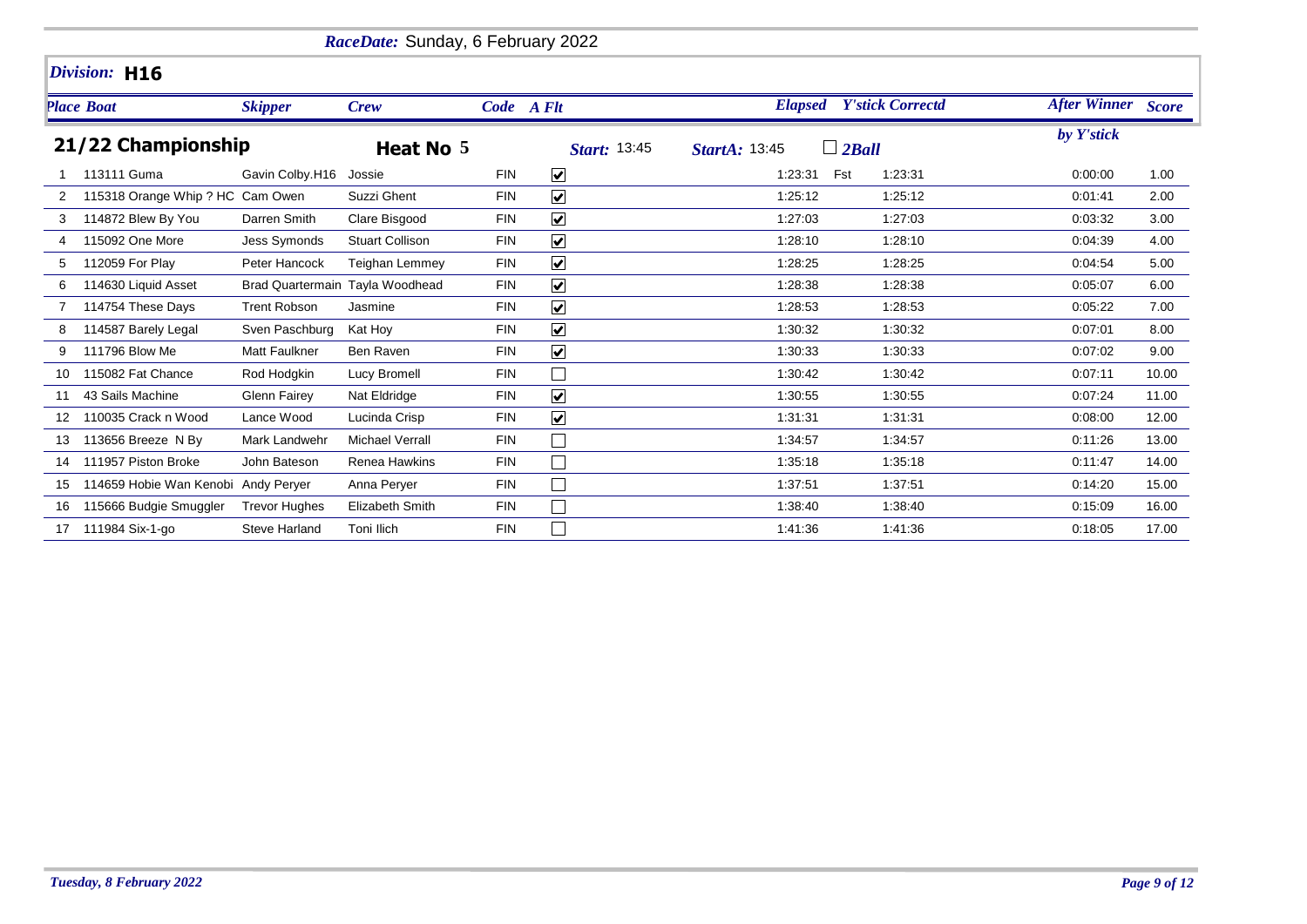|    |                                     |                      | RaceDate: Sunday, 6 February 2022 |            |                         |              |                           |                |                                    |         |                           |       |
|----|-------------------------------------|----------------------|-----------------------------------|------------|-------------------------|--------------|---------------------------|----------------|------------------------------------|---------|---------------------------|-------|
|    | Division: H16                       |                      |                                   |            |                         |              |                           |                |                                    |         |                           |       |
|    | <b>Place Boat</b>                   | <b>Skipper</b>       | <b>Crew</b>                       |            | Code A Flt              |              | $H/cap$ % or $H/cap$ mins | <b>Elapsed</b> | <b>Y'stick Correctd H'cap Time</b> |         | <b>After Winner</b> Score |       |
|    | 21/22 Consistency                   |                      | Heat No 13                        |            |                         | Start: 13:45 | <b>StartA: 13:45</b>      |                | $\Box$ 2Ball                       |         | by Y'stick                |       |
|    | 112059 For Play                     | Peter Hancock        | <b>Teighan Lemmey</b>             | <b>FIN</b> | $\overline{\mathbf{v}}$ | 1.00000      | 11                        | 1:28:25        | 1:28:25                            | 1:17:25 | 0.04.54                   | 45.00 |
| 2  | 115092 One More                     | Jess Symonds         | <b>Stuart Collison</b>            | <b>FIN</b> | $\overline{\mathbf{v}}$ | 1.00000      | 10                        | 1:28:10        | 1:28:10                            | 1:18:10 | 0:04:39                   | 44.00 |
| 3  | 114630 Liquid Asset                 |                      | Brad Quartermain Tayla Woodhead   | <b>FIN</b> | $\overline{\mathbf{v}}$ | 1.00000      | 10                        | 1:28:38        | 1:28:38                            | 1:18:38 | 0:05:07                   | 43.00 |
| 4  | 115082 Fat Chance                   | Rod Hodgkin          | Lucy Bromell                      | <b>FIN</b> |                         | 1.00000      | 12                        | 1:30:42        | 1:30:42                            | 1:18:42 | 0:07:11                   | 42.00 |
| 5  | 110035 Crack n Wood                 | Lance Wood           | Lucinda Crisp                     | <b>FIN</b> | $\overline{\mathbf{v}}$ | 1.00000      | 11                        | 1:31:31        | 1:31:31                            | 1:20:31 | 0:08:00                   | 41.00 |
| 6  | 111957 Piston Broke                 | John Bateson         | Renea Hawkins                     | <b>FIN</b> |                         | 1.00000      | 14                        | 1:35:18        | 1:35:18                            | 1:21:18 | 0:11:47                   | 40.00 |
|    | 114587 Barely Legal                 | Sven Paschburg       | Kat Hoy                           | <b>FIN</b> | $\blacktriangledown$    | 1.00000      | 9                         | 1:30:32        | 1:30:32                            | 1:21:32 | 0:07:01                   | 39.00 |
| 8  | 43 Sails Machine                    | <b>Glenn Fairey</b>  | Nat Eldridge                      | <b>FIN</b> | $\blacktriangledown$    | 1.00000      | 9                         | 1:30:55        | 1:30:55                            | 1:21:55 | 0:07:24                   | 38.00 |
| 9  | 114872 Blew By You                  | Darren Smith         | Clare Bisgood                     | <b>FIN</b> | $\blacktriangledown$    | 1.00000      | 5                         | 1:27:03        | 1:27:03                            | 1:22:03 | 0:03:32                   | 37.00 |
| 10 | 111796 Blow Me                      | Matt Faulkner        | Ben Raven                         | <b>FIN</b> | $\blacktriangledown$    | 1.00000      | 8                         | 1:30:33        | 1:30:33                            | 1:22:33 | 0:07:02                   | 36.00 |
|    | 11 113111 Guma                      | Gavin Colby.H16      | Jossie                            | <b>FIN</b> | $\blacktriangledown$    | 1.00000      | 0                         | 1:23:31        | Fst<br>1:23:31                     | 1:23:31 | 0:00:00                   | 35.00 |
| 12 | 115666 Budgie Smuggler              | <b>Trevor Hughes</b> | <b>Elizabeth Smith</b>            | <b>FIN</b> |                         | 1.00000      | 15                        | 1:38:40        | 1:38:40                            | 1:23:40 | 0:15:09                   | 34.00 |
| 13 | 113656 Breeze N By                  | Mark Landwehr        | <b>Michael Verrall</b>            | <b>FIN</b> |                         | 1.00000      | 10                        | 1:34:57        | 1:34:57                            | 1:24:57 | 0:11:26                   | 33.00 |
| 14 | 115318 Orange Whip ? HC Cam Owen    |                      | Suzzi Ghent                       | <b>FIN</b> | $\overline{\mathbf{v}}$ | 1.00000      | 0                         | 1:25:12        | 1:25:12                            | 1:25:12 | 0:01:41                   | 32.00 |
| 15 | 114659 Hobie Wan Kenobi Andy Perver |                      | Anna Perver                       | <b>FIN</b> |                         | 1.00000      | 12                        | 1:37:51        | 1:37:51                            | 1:25:51 | 0:14:20                   | 31.00 |
| 16 | 114754 These Days                   | <b>Trent Robson</b>  | Jasmine                           | <b>FIN</b> | $\overline{\mathbf{v}}$ | 1.00000      | 3                         | 1:28:53        | 1:28:53                            | 1:25:53 | 0:05:22                   | 30.00 |
| 17 | 111984 Six-1-go                     | <b>Steve Harland</b> | Toni Ilich                        | <b>FIN</b> |                         | 1.00000      | 14                        | 1:41:36        | 1:41:36                            | 1:27:36 | 0:18:05                   | 29.00 |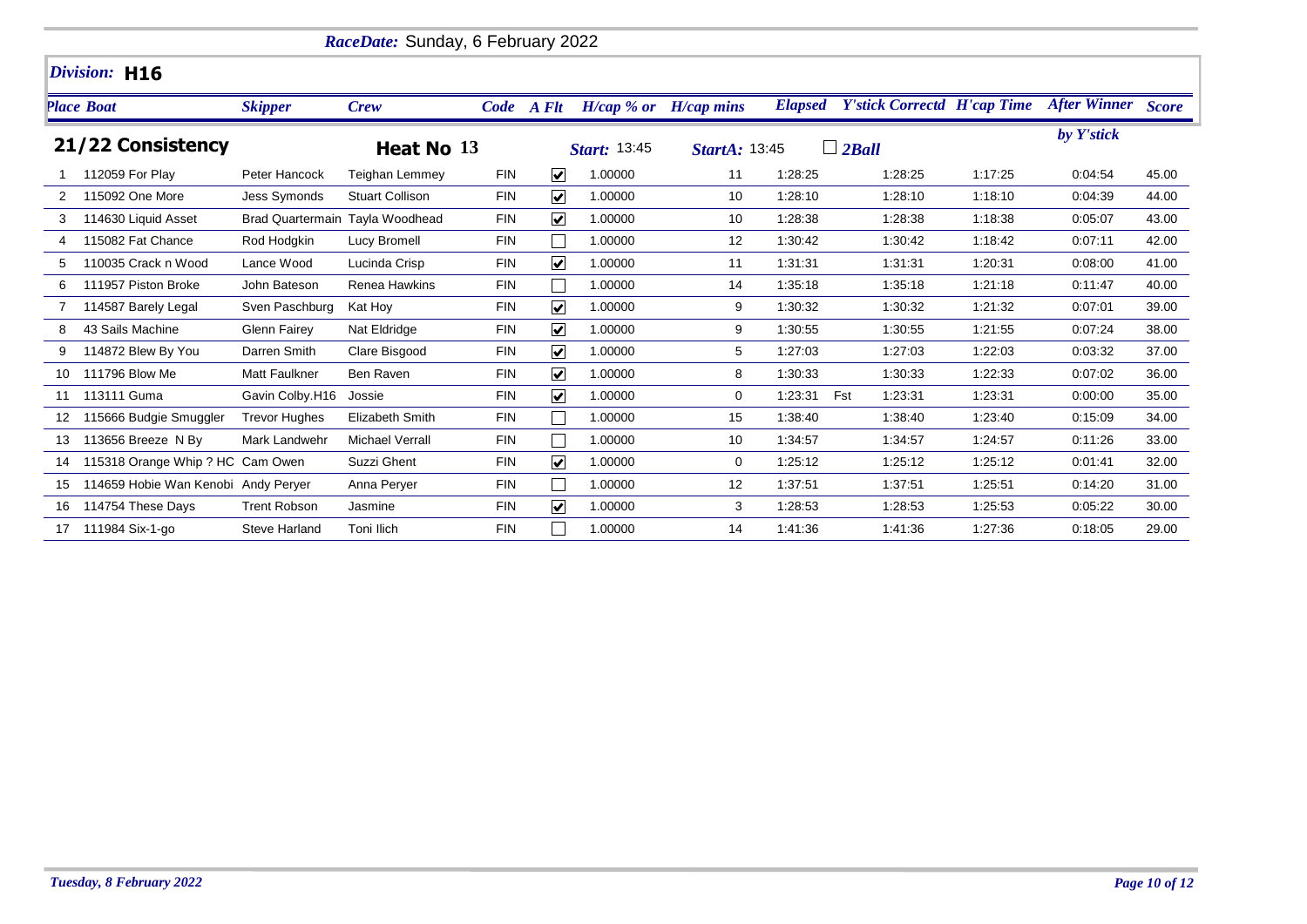|   |                    |                | RaceDate: Sunday, 6 February 2022 |            |                     |         |                |                         |                     |              |
|---|--------------------|----------------|-----------------------------------|------------|---------------------|---------|----------------|-------------------------|---------------------|--------------|
|   | Division: Open Cat |                |                                   |            |                     |         |                |                         |                     |              |
|   | <b>Place Boat</b>  | <b>Skipper</b> | Crew                              | Code A Flt |                     |         | <b>Elapsed</b> | <b>Y'stick Correctd</b> | <b>After Winner</b> | <b>Score</b> |
|   | 21/22 Championship |                | Heat No 5                         |            | <b>Start:</b> 13:20 | StartA: | $\perp$ 2 Ball |                         | by Y'stick          |              |
|   | Au330 JSA Racing   | Jared Eyles    | Suzanne Eyles                     | <b>FIN</b> |                     |         | Fst<br>1:00:26 | 1:00:26                 | 0:00:00             | 1.00         |
|   | Aus2 Aelous        | Alan Gamble    | Kym Nichols                       | <b>FIN</b> |                     |         | 1:01:14        | 1:02:11                 | 0:01:45             | 2.00         |
| 3 | AUS 88.1 Flloyd.2  | Paul Raymond   |                                   | <b>FIN</b> |                     |         | 1:14:58        | 1:17:58                 | 0:17:32             | 3.00         |
| 4 | 2012 P C Locs      | Stephan Blerk  | Adriana Jarrett                   | <b>FIN</b> |                     |         | 1:24:58        | 1:24:58                 | 0:24:32             | 4.00         |